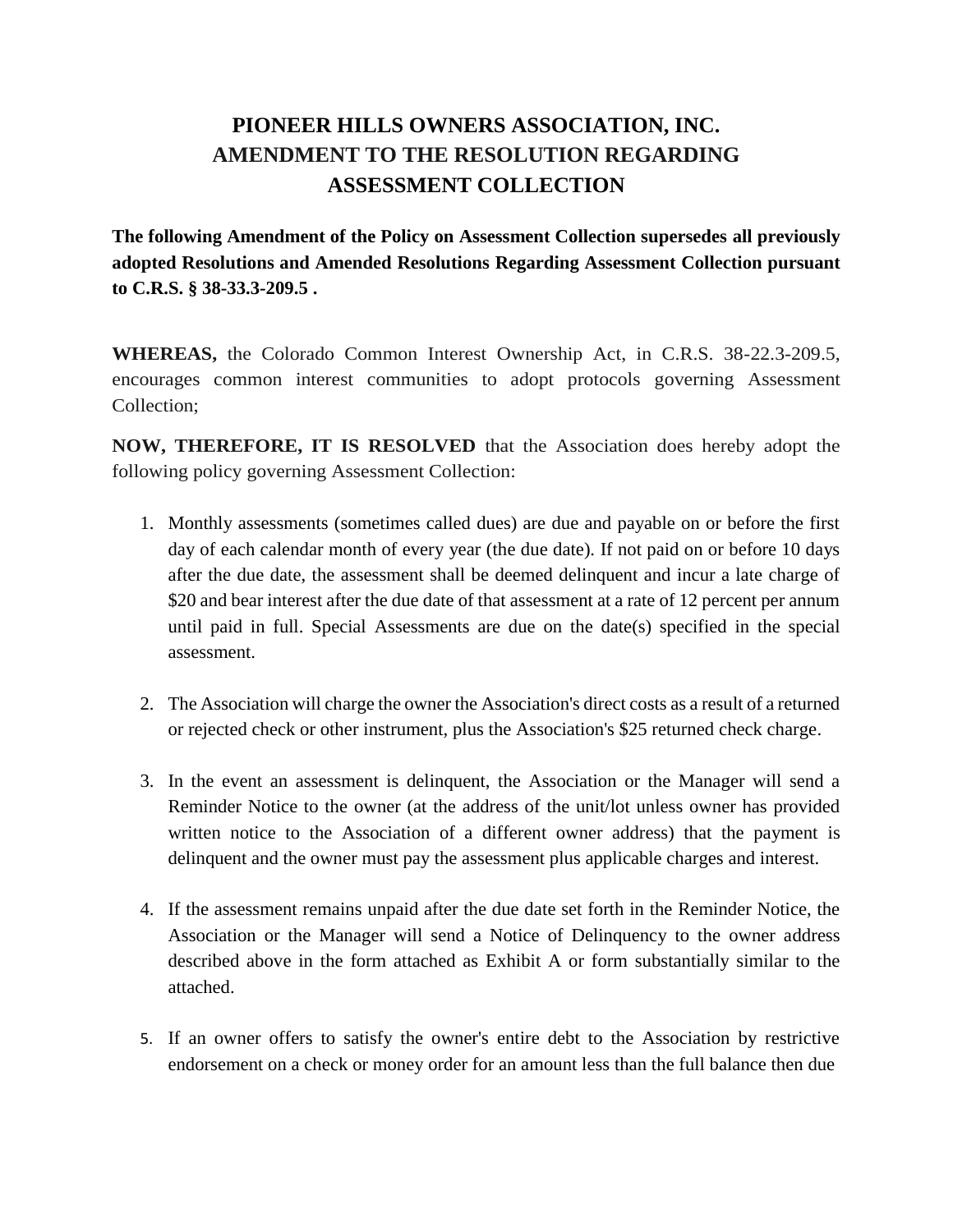on the owner's account, that check or money order must be delivered to the Association or its managing agent personally or by prepaid certified mail, return receipt requested. The Association may reject or accept the offer.

- 6. An owner's payment of less than the full amount owed to the Association at any time shall be applied to pay the following (if applicable) in the order listed, from the oldest to most recent in each category:
	- a) Attorney fees and costs
	- b) Association costs and expenses
	- c) Late charges
	- d) Interest
	- e) Fines
	- f) Assessments

The Association, through its designated agent, shall have the discretion to return any partial payment that directs payment other than in the above priority.

# PIONEER HILLS OWNERS ASSOCIATION, INC.

President

This Resolution regarding Assessment Collection was adopted by the Board of Directors on the  $\frac{31}{21}$  day of  $\frac{1}{21}$  day of  $\frac{1}{21}$  day of  $\frac{1}{21}$  day of  $\frac{1}{21}$  day of  $\frac{1}{21}$  day of  $\frac{1}{21}$  day of is attested to by the Secretary of PIONEER HILLS OWNERS ASSOCIATION, INC.

m nor. By: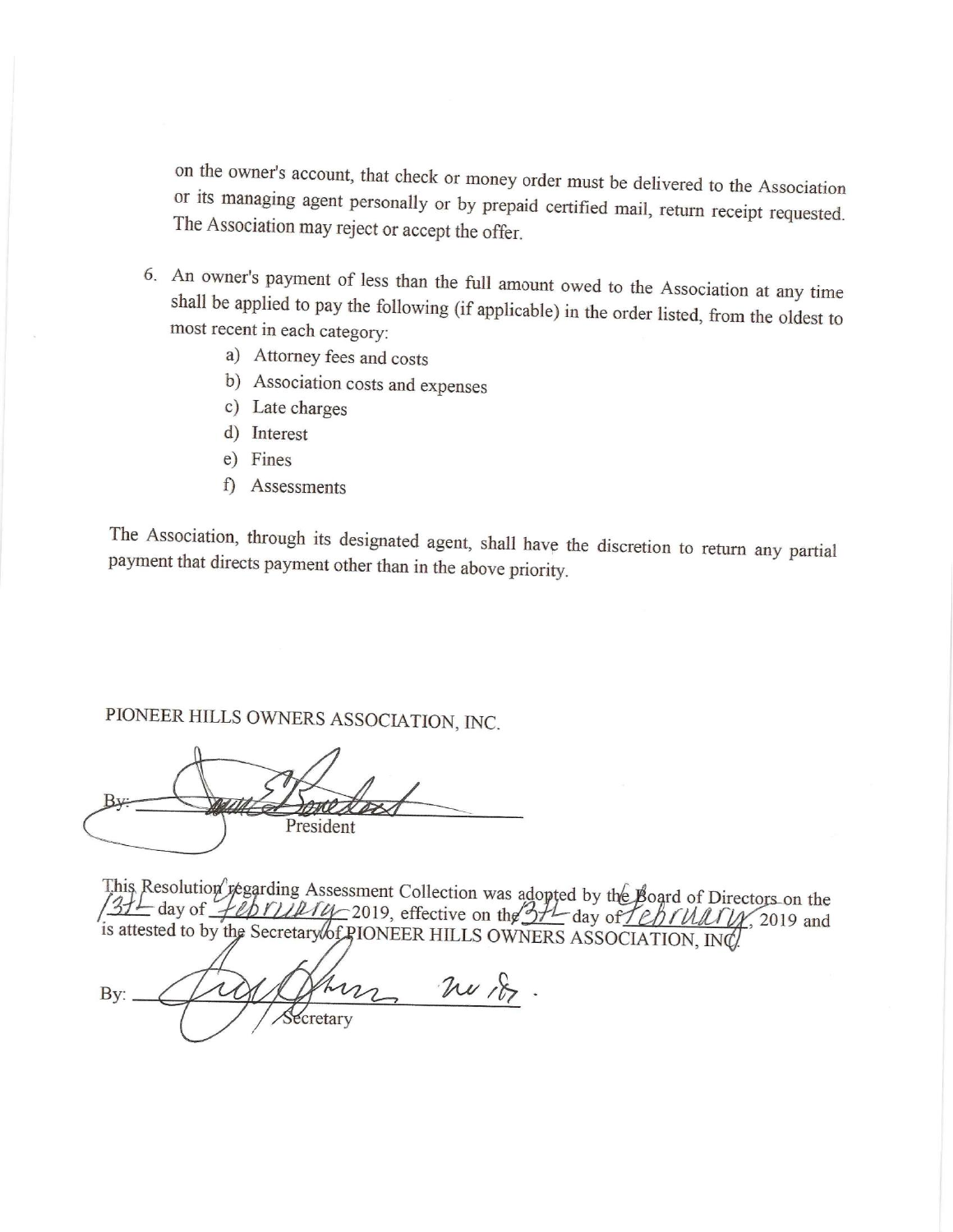# **Exhibit A Policy on Assessment Collection**

### **Notice of Delinquency**

PioneerHillsOwnersAssociation,Inc.

Date: 20

Regarding: Unit address

in the above Association

Dear Owner:

This is notice that you are delinquent in payment of your assessments as shown in the **accounting on the attached ledger.** 

### **Options:**

(1) CURE DATE. **The delinquency must be cured on or before 30 days after the date on this Notice of Delinquency**

OR

(2) PAYMENT PLAN. **Owner must enter into a written payment plan acceptable to the Association.** The payment plan must permit the owner to pay off the deficiency, including a reasonable administrative fee, in equal installments over a period of at least six months, in addition to paying the regular assessments due over the period of the payment plan.

*The Association is not obligated to negotiate a payment plan if the owner has previously entered into* a *payment plan and has failed to comply with the payment plan, if the owner does not occupy the unit, or if the owner acquired the unit as* a *result of a default of a security interest encumbering the unit or foreclosure of the Association's lien on the unit.*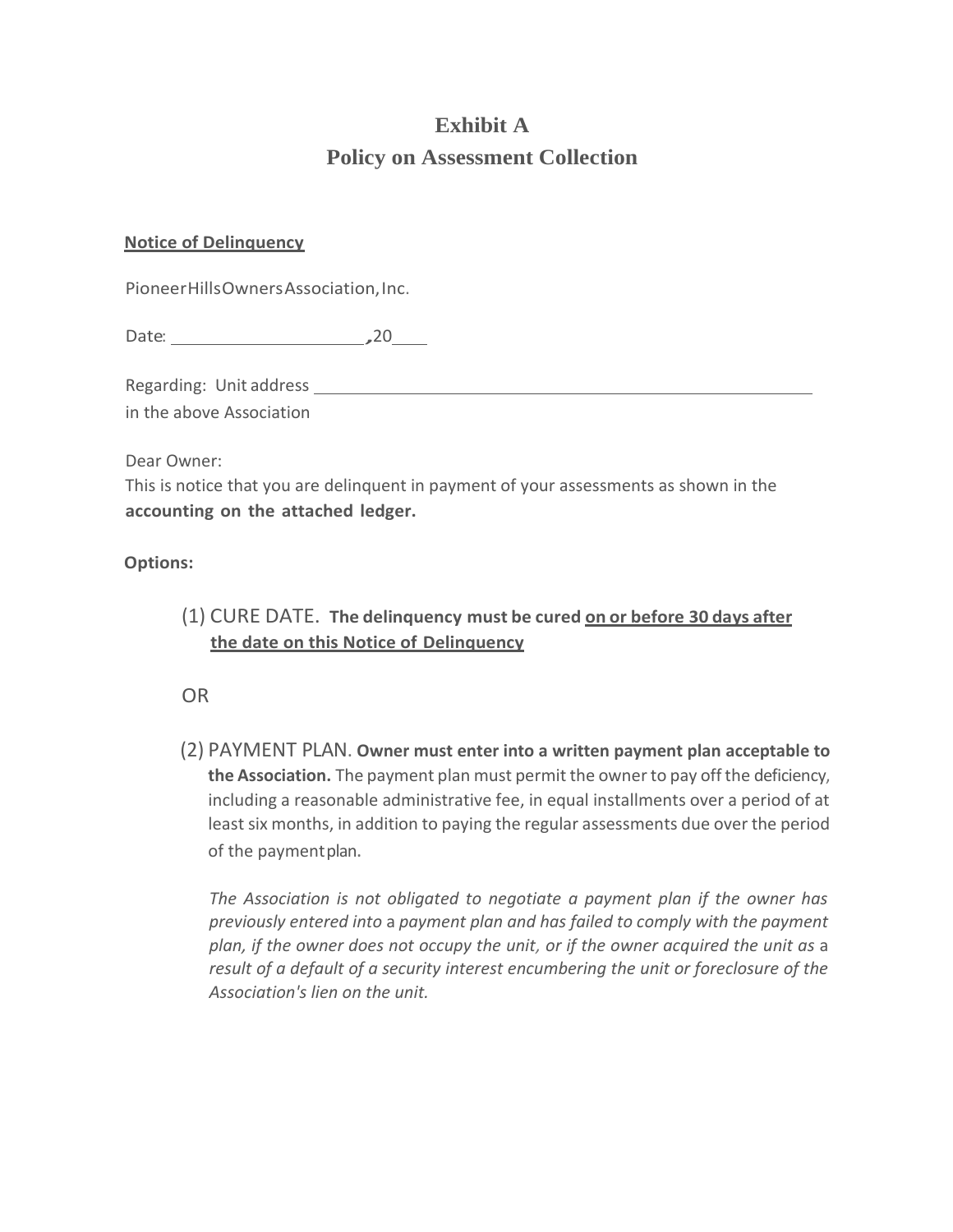#### To enter into a **payment plan,** please contact:

Angela N. Elliott Teleos Management Group, LLC Phone: (720) 398-7882 Email: [info@teleos-services.com](mailto:info@teleos-services.com) Regular mail: 6833 S. Dayton Street, #163 Greenwood Village, CO 80112

OR

(3) COLLECTION ACTION. If you do not pay the total amount due or enter into a payment plan acceptable to the Association on or before the Cure Date above, or, after having entered intoa payment plan, youfailtopay aninstallment under the payment plan or to remain current with regular assessments as they come due within the period of the payment plan, the Association will turn over your account to a law firm or collection agency for collection. The Association may file a lawsuit against you, the Association may sue to have the court appoint a receiver for your property, the Association may foreclose on its lien against your property if the assessments and charges equal or exceed six months of common expense assessments and the Board has voted by recorded vote to file the foreclosure action, and the Association may pursue other remedies available to it under Colorado law.

#### General Provisions.

An owner's payment of less than the full amount owed to the Association at any time shall be applied to pay the following (if applicable) in the order listed, from the oldest to most recent in each category:

- (a) Attorney fees and legal costs
- (b) Association costs and expenses
- (c) Late charges
- (d) Interest
- (e) Fines
- (f) Assessments

The Association, through its designated agent, shall have the discretion to return any partial payment that directs payment other than in the above priority.